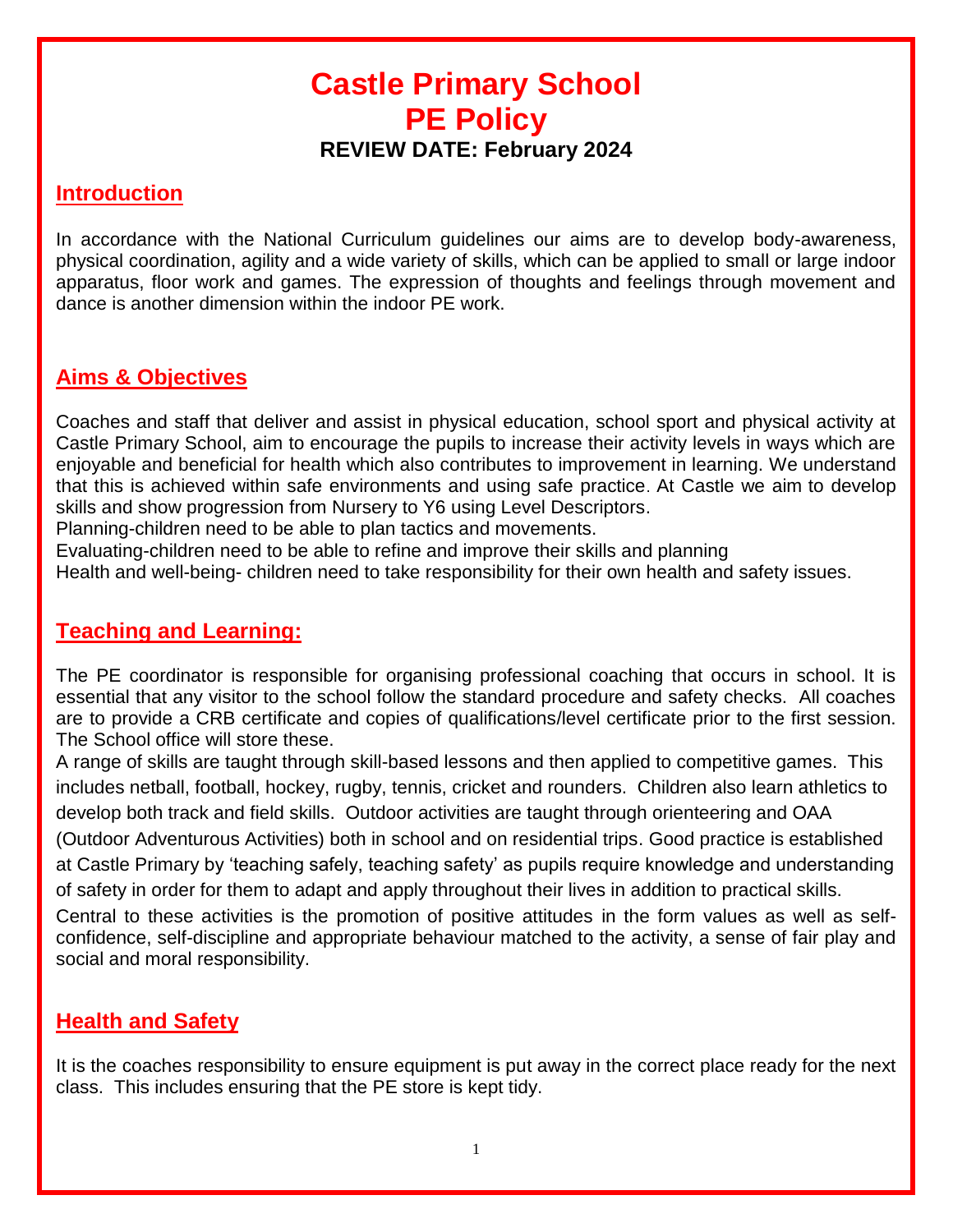All long hair should be tied back to prevent accidents and/or injuries.

All T-shirts should be tucked into shorts. Earrings and watches will be removed and given to the teaching assistant.

First Aid boxes and behaviour sheets are to be taken to all PE lessons, including swimming and tennis. The coaches/teaching assistants are responsible for the First aid box.

Coaches and assistants have responsibility to stop a child if they show potential risk to themselves or others. If there is, still a safety risk the coach must then discuss these issues with a child at a suitable time.

Fire Drill during PE sessions; children collect shoes/plimsolls immediately and walk out to designated area.

Coaches and assistants should be aware of health and safety risks involved in every activity. It is recommended they read the Safe Practice in Physical Education Manual. See main points below:

- $\geq$  2 children to carry mats
- $\geq$  3 children to carry benches
- $\triangleright$  Coaches and support staff to get out wall apparatus and to check apparatus before use
- $\triangleright$  A suitable noise level in the hall at all times (not silence)
- $\triangleright$  Hall must be free from chairs
- $\triangleright$  Children need to use space appropriately

## E**xtra-Curricular Opportunities**

A huge range of out of school hours learning opportunities are provided to Castle Primary School. Including: football, netball and cross-country that enhances our PE Curriculum. These clubs are led by staff and outside agencies. Parents must provide contact numbers and details of collection arrangements.

## **Inclusion**

Teachers should be aware of racial stereotyping and not make assumptions about a child's ability. For children with physical disabilities, arrangements will be made so that all lessons are fully inclusive and all pupils have access to the PE curriculum.

Refer to the Equality & Diversity policy.

**SEN:**  Refer to SEN Policy

#### **Dyslexia Friendly**

Castle Primary is supportive of a Dyslexia Friendly environment having gained the Entry Level Status in 2014.